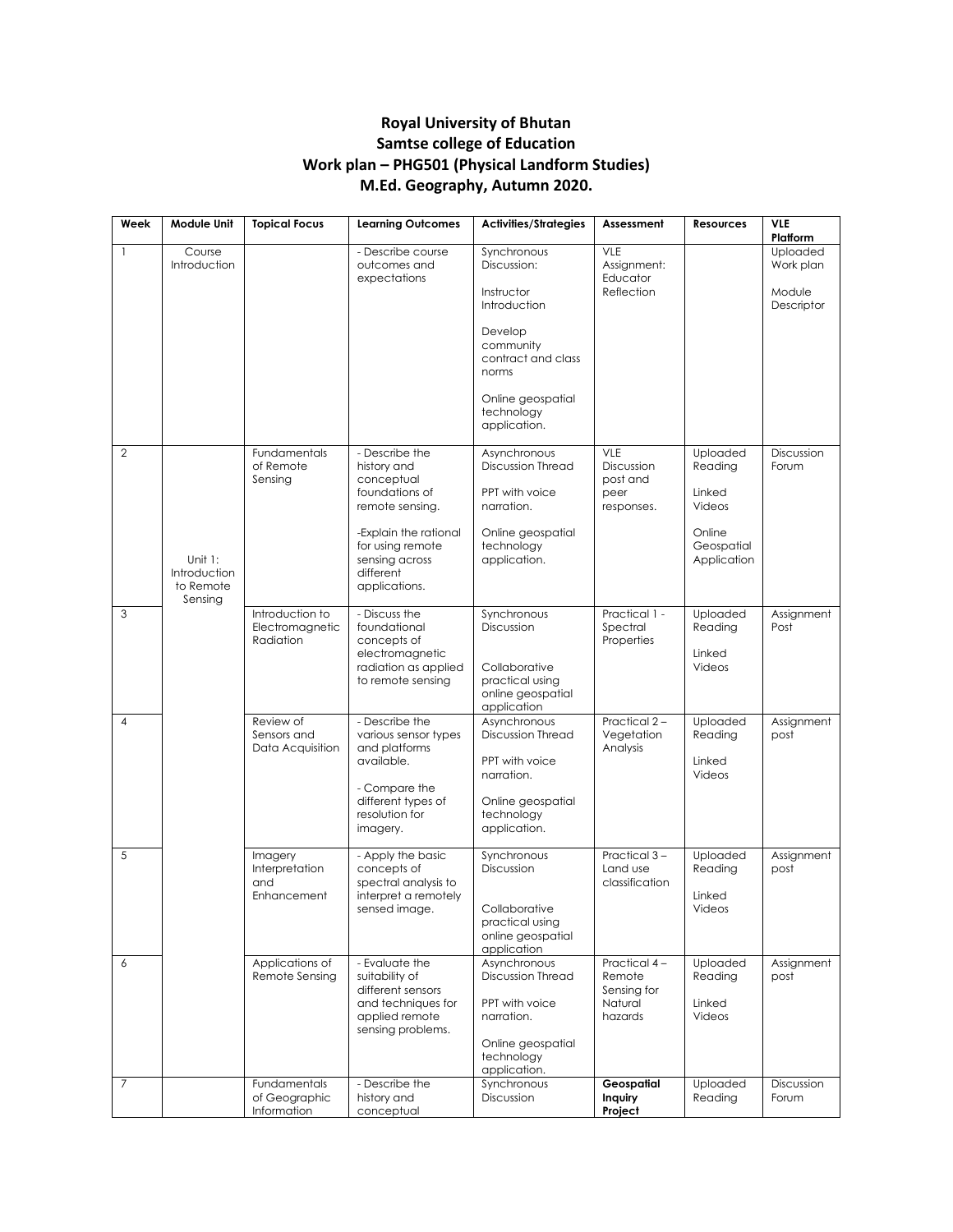|    |                                                                       | Systems (GIS)                                                       | foundations of GIS.<br>-Explain the rational                                                                                                                                                       | Collaborative<br>practical using                                                                                            | Proposal                                                    |                                         |                     |
|----|-----------------------------------------------------------------------|---------------------------------------------------------------------|----------------------------------------------------------------------------------------------------------------------------------------------------------------------------------------------------|-----------------------------------------------------------------------------------------------------------------------------|-------------------------------------------------------------|-----------------------------------------|---------------------|
|    |                                                                       |                                                                     | for using GIS across<br>different<br>applications.                                                                                                                                                 | online geospatial<br>application                                                                                            |                                                             |                                         |                     |
| 8  | Unit 2:<br>Introduction<br>to<br>Geographic<br>Information<br>Systems | <b>GIS Data</b><br>Acquisition                                      | - Differentiate<br>between the<br>different types of<br>GIS data.<br>- Identify relevant<br>GIS data collections<br>and repositories.                                                              | Asynchronous<br><b>Discussion Thread</b><br>PPT with voice<br>narration.<br>Online geospatial<br>technology                 | Project<br>Proposal Final<br><b>Draft</b>                   | Uploaded<br>Reading<br>Linked<br>Videos | Group<br>Discussion |
| 9  |                                                                       | Data<br>Preparation and<br>Management                               | - Apply standard<br>data preparation<br>procedures to<br>appropriately<br>prepare, clean, and<br>curate GIS data.                                                                                  | application.<br>Synchronous<br>Discussion<br>Collaborative<br>practical using<br>online geospatial<br>application           | Practical 5-<br>Working with<br><b>GIS Data</b>             | Uploaded<br>Reading                     | Assignment<br>post  |
| 10 |                                                                       | Spatial Data<br>Analysis                                            | - Perform basic<br>spatial analysis in<br>GIS to interpret<br>patterns and<br>uncover spatial<br>trends.                                                                                           | Asynchronous<br><b>Discussion Thread</b><br>PPT with voice<br>narration.<br>Online geospatial<br>technology<br>application. | Practical 6-<br><b>Basic Spatial</b><br>Analysis            | Uploaded<br>Reading<br>Linked<br>Videos | Assignment<br>post  |
| 11 |                                                                       | Principles of<br>Cartography                                        | - Appraise different<br>map products on<br>their effectiveness<br>of data and<br>geographic story<br>communication.<br>- Produce well-<br>designed and<br>informative<br>cartographic<br>products. | Synchronous<br>Discussion<br>Collaborative<br>practical using<br>online geospatial<br>application                           | Practical 7-<br>Creating<br>Cartographic<br>Products        | Uploaded<br>Reading                     | Assignment<br>post  |
| 12 |                                                                       | Applications<br>and Uses of<br>Geographic<br>Information<br>Systems | - Evaluate the<br>suitability of<br>different data<br>sources and<br>techniques for<br>applied problems.                                                                                           | Asynchronous<br><b>Discussion Thread</b><br>PPT with voice<br>narration.<br>Online geospatial<br>technology<br>application. | VLE<br>Discussion<br>post and<br>peer<br>responses.         | Uploaded<br>Reading<br>Linked<br>Videos | Discussion<br>Forum |
| 13 |                                                                       | Role of GST in<br>21 <sup>st</sup> Century<br>Geography             | - Describe the<br>applications of GIS<br>as related to<br>research and<br>governance.                                                                                                              | Synchronous<br>Discussion<br>Collaborative<br>reading exercise                                                              | Article<br>Review                                           | Uploaded<br>Reading                     | Assignment<br>post  |
| 14 | Unit 3: GST<br>in Research<br>and<br>Education                        | Creating GST<br>products for<br>Educational<br>Practice             | - Design geospatial<br>products and<br>experiences to<br>enhance student<br>interdisciplinary<br>geographic<br>learning.                                                                           | Asynchronous<br>Discussion Thread,<br>practical product<br>sharing<br>PPT with voice<br>narration.                          | Practical 8-<br>Teaching with<br>geospatial<br>technologies | Uploaded<br>Reading<br>Linked<br>Videos | Assignment<br>post  |
| 15 |                                                                       | Module<br>Evaluation                                                | - Reflect critically on<br>course growth and<br>future application                                                                                                                                 | Synchronous<br>Discussion                                                                                                   | VLE<br>Assignment:                                          |                                         | Student<br>Surveys  |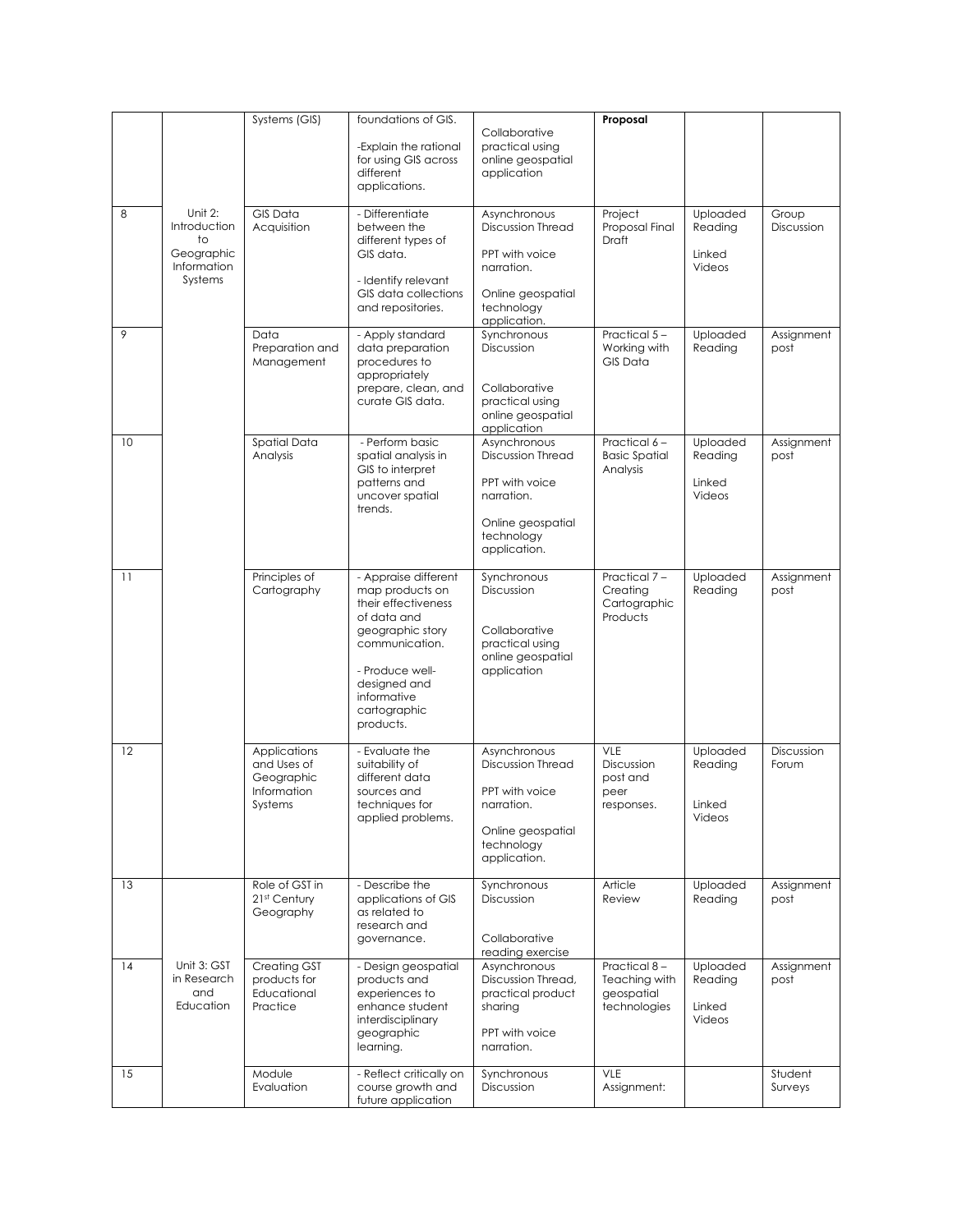|       | Celebration of<br>Learning | of material | Reflective practice<br>activity | Student<br>Feedback<br>Questionnaire        |  |
|-------|----------------------------|-------------|---------------------------------|---------------------------------------------|--|
|       |                            |             |                                 | Geospatial<br>Inquiry<br>Project<br>Reports |  |
| Exams |                            |             |                                 |                                             |  |

## Overview of the overall Assessment

| <b>Assessment approaches</b>                | <b>Weightings</b> |  |
|---------------------------------------------|-------------------|--|
| A. Geospatial Inquiry Project               | 30%               |  |
| B. Practical Exercises and E-Portfolio      | 40%               |  |
| C. Weekly VLE Assignments and participation | 10%               |  |
| E. Semester End Examination                 | 20%               |  |

## Assessment Approaches

**Geospatial Inquiry Project:** The aim of this assignment is to give students an opportunity to apply their skills of geospatial technology use and analysis with authentic data derived from partnership with Bhutanese agencies and organizations. Students will complete a practical (lab-based) inquiry project grounded in geospatial data after the mid semester. Guided by the Inquiry cycle, students will identify a project of personal interest derived from the topics explored in the module. Students will acquire geospatial data (or generate it as necessary), **apply** skills of data manipulation and visualization, and perform basic remote sensing and/or spatial analysis and interpretation to answer their inquiry project question. Students will Demonstrate **self-knowledge**, reflecting on the meaning of learning when in collaboration with community partners

**Practical Exercises and E-Portfolio**: This series of practical exercises is designed to provide students with the opportunity to connectthe theory of this course to authentic practice. Through completion of these practicals, students will build an E-Portfolio of geospatial products that can be used as resources for their future geography teaching. Students will complete this series of practical experiences to learn how geospatial technologies can be used to map, describe, and analyse patterns of natural and humangeography. These practicals will be structured to provide application of the content covered withinthe teaching units.

**Weekly VLE Assignments:** Each week of online teaching will incorporate a short and engaging VLE activity. These activities are meant to promote discussion on content and provide opportunity for self-exploration and reflection. Some planned activities include writing short Educator Reflections on a given prompt and participating in discussion posts and peer responses. Instructions for each activity will be clearly stated on the VLE page. Completion of these tasks will be used in place of formal timed attendance.

**Semester End Examination:** Students take a written examination at the end of the semester requiring them to **explain** concepts, principles, and processes covered within this course. Additional focus will be placed on the **application** of course knowledge and skills to hypothetical scenarios (identifying appropriate remote sensing platforms and techniques, describing appropriate GIS workflows and spatial analysis routines).

**Reading Lists Essential Reading**